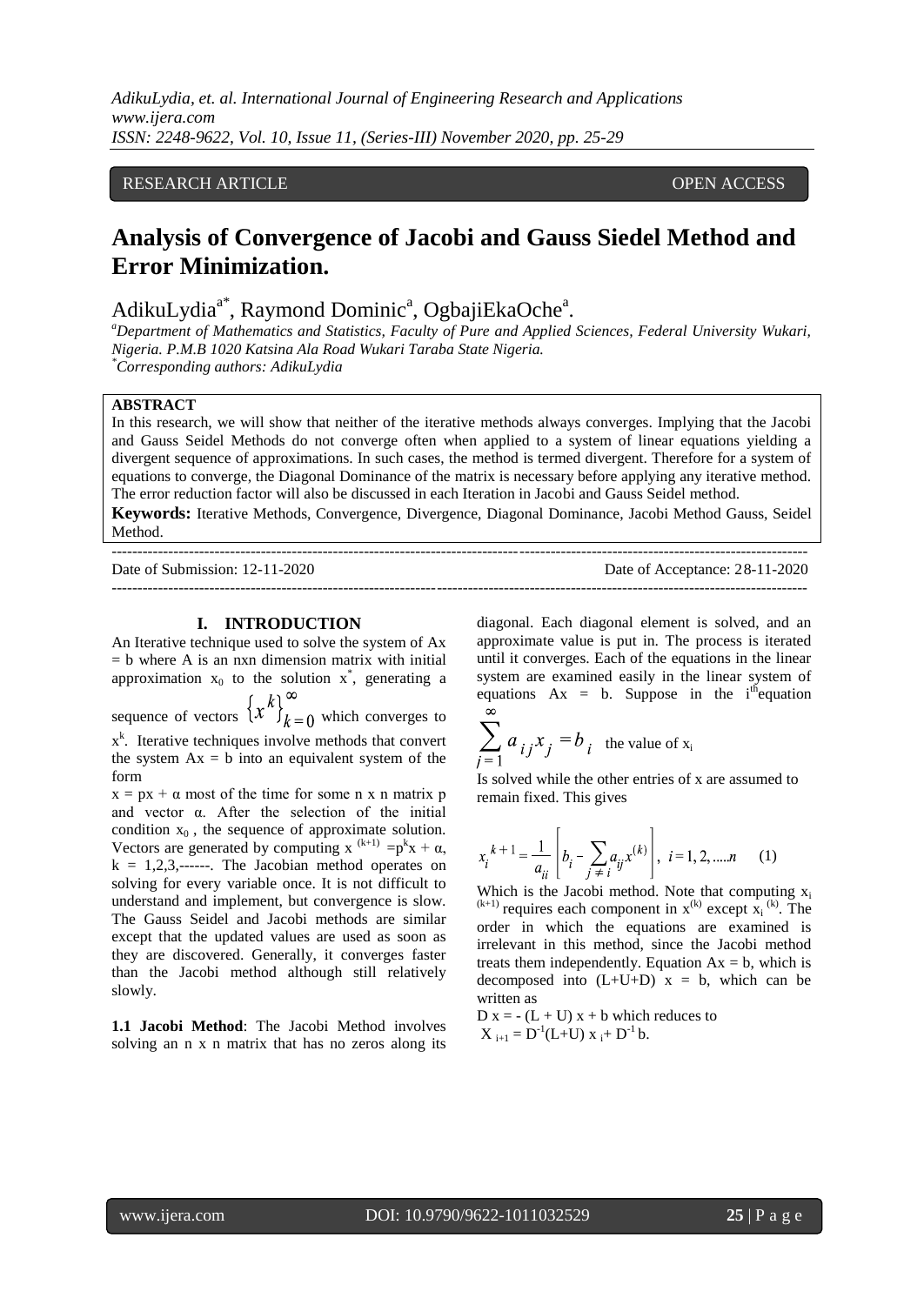**Fig 1:** Splitting of matrix for Jacobi Method.<br> **Fig 1:** Splitting of matrix for Jacobi Method.<br> **Fig 1:** Splitting of matrix for Jacobi Method.

Where  $P_j = -D^{-1}(L+U)$  and  $\alpha_j = D^{-1}b$ . Note: If A is a strictly diagonal dominant matrix, then  $\|P_j\| = \|-D^{-1}(L+U)\|_{\infty} < \|-D^{-1}\|_{\infty} \|(L+U)\|_{\infty}$  $=$  (L+U)  $\|_{\infty}$  / max a<sub>ii</sub> <1 Hence for any  $x_0 \in \text{IR}_n$ , the sequence  $\left\{x^k\right\}_{k=0}^\infty$ 

#### defined by

 $x_k = p_i x_{k-1} + \alpha_i$ : (k= 1,2,-----)  $\alpha_i \neq 0$  converges to the unique solution of  $x = p_i x + a_i$ . Therefore Jacobi's iterative technique will always guarantee a solution to the equation  $Ax = b$  whenever A is strictly diagonally dominant.

**1.2 Gauss – Seidel Method**: The Gauss Seidel method is a modified form of the Jacobi's iteration method. It is defined on matrices with non – zero diagonals, but if the method is diagonally dominant and symmetric positive definite, then convergence is guaranteed. The equation  $Ax = b$ which is  $(L+D+U)$  x = b, can be written as  $(D+L)$  x  $= -U x + b$ . This reduces to  $x = - (D + L)^{-1} U x + (D + L)^{-1} b$ 

$$
\begin{bmatrix}\nm_{1,1} & & & & & & \\
m_{2,1} & m_{2,2} & & & & \\
m_{3,1} & m_{3,2} & m_{3,3} & & \\
m_{4,1} & m_{4,2} & m_{4,3} & m_{4,4} & \\
m_{5,1} & m_{5,2} & m_{5,3} & m_{5,4} & m_{5,5} & \\
m_{6,1} & m_{6,2} & m_{6,3} & m_{6,4} & m_{6,5} & m_{6,6}\n\end{bmatrix}\n\begin{bmatrix}\nm_{1,1} & m_{1,2} & m_{1,3} & m_{1,4} & m_{1,5} & m_{1,6} \\
m_{2,2} & m_{2,3} & m_{2,4} & m_{2,5} & m_{2,6} \\
m_{3,3} & m_{3,4} & m_{3,5} & m_{3,6} \\
m_{4,4} & m_{4,5} & m_{4,6} & \\
m_{5,5} & m_{5,6} & \\
m_{6,6}\n\end{bmatrix}\n\begin{bmatrix}\nm_{1,1} & m_{1,2} & m_{1,3} & m_{1,4} & m_{1,5} & m_{1,6} \\
m_{2,2} & m_{2,3} & m_{2,4} & m_{2,5} & m_{2,6} \\
m_{3,3} & m_{3,4} & m_{3,5} & m_{3,6} \\
m_{4,4} & m_{4,5} & m_{4,6} & \\
m_{5,5} & m_{5,6} & \\
m_{6,6}\n\end{bmatrix}
$$



Therefore,

 $x^{(k+1)} = -(D + L)^{-1} U x^{(k)} + (D + L)^{-1}$  Where  $p_g = -(D + L)^{-1} U$ + L)<sup>-1</sup>U and $\alpha_g = (D + L)^{-1} b$ .

The iterative Gauss Seidel method for solving the system of equations is given by

$$
x_i^{(k+1)} = \frac{1}{a_{ii}} \left[ b_i - \sum_{j < i} a_{ij} x_i^{(k+1)} - \sum_{j \ge i} a_{ij} x_i^{(k)} \right] (2)
$$

Note: The combination of  $x_i^{(k+1)}$  have already been computed  $(x_i^{(k+1)}$  for j <i). This means that no additional storage is required and the combination in place is possible  $(x_j^{(k)}$  for j ≥I).Meaning that no additional storage is required and the computation can be done in place  $(x_i^{(k+1)})$ replaces  $x^{(k)}$ . While this might seem like a rather minor concern, it is unlikely that large systems can

be stored for every iteration. If A is a strictly diagonally dominant matrix, then as we have done above, in Jacobi Iteration method, we have

$$
\left\| \frac{P_j}{\infty} \right\| \propto = \left\| -(D + L)^{-1} \right\| \left\| \left\| \infty \right\| \right\| + (D + L)^{-1} \left\| \infty \right\| \left( \text{U} \right)
$$

Thus for any  $x_0 \in IR_n$ , the sequence  $\left\{x^k\right\}_{k=0}^{\infty}$ defined by  $x_k = p_g x_{k-1} + \alpha_g$ :  $(k = 1, 2, ---)$ ,  $\alpha_g \neq 0$ converges to the unique solution of  $x = p_g x + \alpha_k i.e$ the Gauss – Seidel iterative technique solves the equation Ax = b. Unlike in the Gauss Seidel method, in the Jacobi method, we can't overwrite  $x_i^{(k+1)}$  with  $x_i$ <sup>(k)</sup> as that value will be needed by the rest of the computation. This is the most meaningful difference between the Jacobi and Gauss Seidel methods.

### **II. IMPORTANCE OF DIAGONALLY DOMINANCE**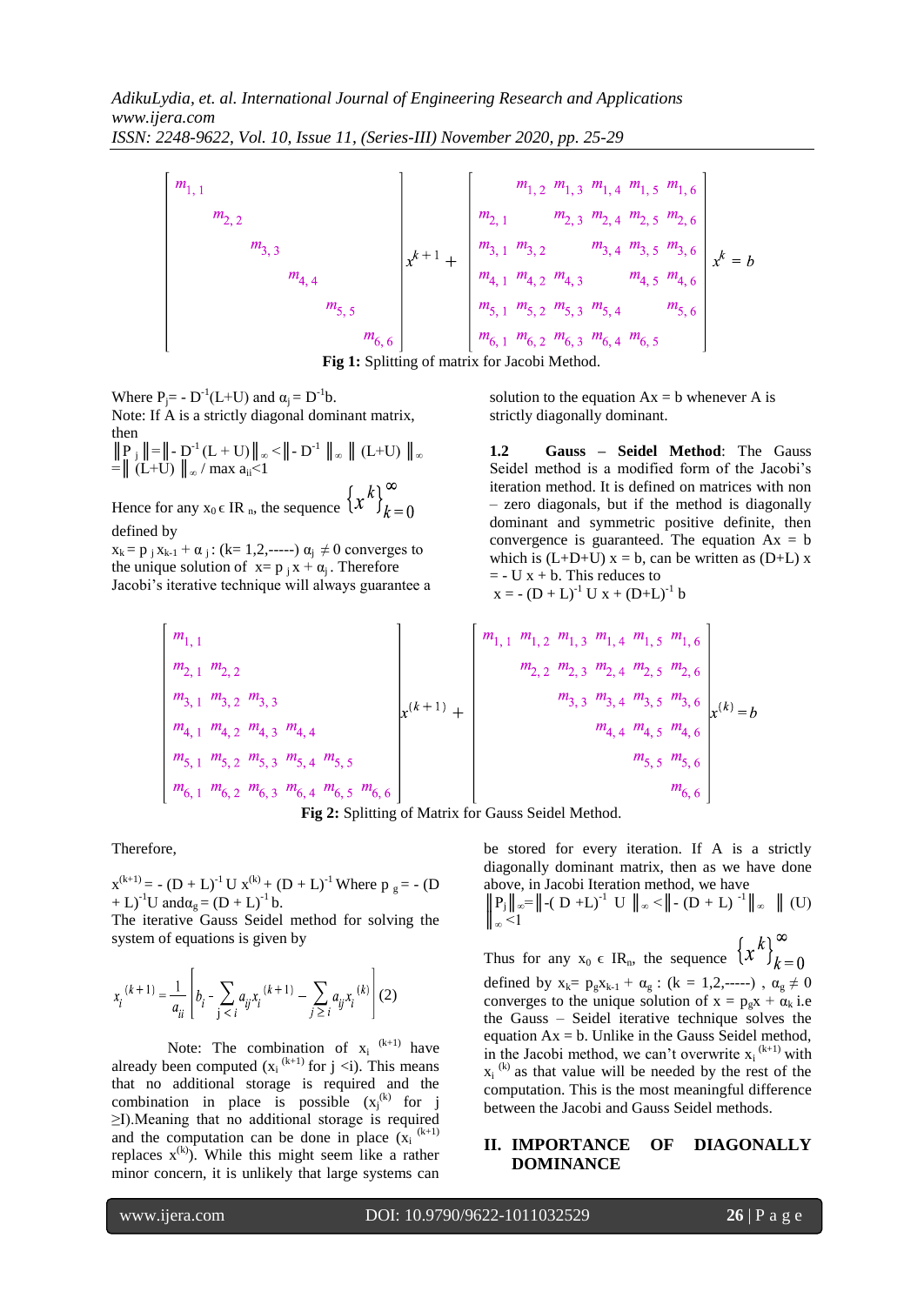A square matrix A is diagonally dominant if each

 $|a_{ii}| \geq \sum$ i.e diagonal elements of each row

exceeds its absolute value from sum of absolute values of all other entries in that row. A matrix is said to be diagonally dominant if the inequality is strict and if the inequality is greater than or equal to, then we say that the matrix is weakly diagonally dominant. However the combination of these methods with more efficient methods e.g in [3, 4] it can be seen that the associated Jacobi and Gauss Seidel method also converges for any  $x_0$  [1]. If A is symmetric positive dominant then,  $s_j = -D^{-1}(L+U)$ is convergent and the Jacobi iteration will converge, otherwise, the method will converge frequently. We must check

 $\varphi\left(s_{j}\right)$  if A is not diagonally dominant to see if the method can be applied and

 $\leq ||s_i||$ . If  $||s_i|| < 1$ , then S<sub>j</sub> is convergent so we apply Jacobi's Iteration method. Also if  $\rho(s_i)$  is nearer to unity, then convergence will be slow. The Jacobi and Gauss Seidel method will diverge if the matrix is not diagonally dominant.

**Example 2.1** Solve the linear system of equations.  $6x+5y+7z=3$ ;  $4x+2y-2z=1$ ,  $3x-6y+2z=9$ 

Using initial approximation  $(x, y, z) = (0, 0, 0)$  and show that both methods diverge.

**Solution**: First, we rewrite the system of equations in the form

 $X=1/6(3-5y-7z)$ ; Y=-1/2(1-4x+2z); Z =1/2(9-3x+6y) now by using the Jacobi iteration formula(i) with initial approximation (0, 0, 0) we get

 $X^{(1)} = 1/6(3-15\times0-7\times0) = 0.5$  $Y^{(1)} = 1/2(1-4 \times 0+2 \times 0) = 0.5$  $Z^{(1)} = 1/2(9-3\times0+6\times0) = 4.5$ 

| As first approximation. By repeating this, we get the sequence of approximation as shown in the table |  |  |  |  |
|-------------------------------------------------------------------------------------------------------|--|--|--|--|
|                                                                                                       |  |  |  |  |
|                                                                                                       |  |  |  |  |
|                                                                                                       |  |  |  |  |

| v v<br>$\lambda$ | U.J | $-4.$  | $\overline{ }$<br>625<br>7.625<br>$\sim$ | 10 <sub>F</sub><br>$\overline{\phantom{a}}$<br>$\sim$<br>ر⊿⊥ ⊥ |
|------------------|-----|--------|------------------------------------------|----------------------------------------------------------------|
| $\mathbf{v}$     | v.J | 4.0000 | $\tau$<br>$\overline{ }$<br>11.IJ        | $\cap \subset$<br>24.25                                        |
|                  | 4.5 | 5.2500 | –<br>$\sim$ $\sqrt{2}$<br>ر. ا           | 075<br>01.107                                                  |

From the table above, we can conclude that the Jacobi method becomes worse as computations progress. Thus, we can conclude that the method diverges. Next we will see in Gauss Seidel method, the given system of equations diverge faster than the Jacobi method. By using the formula (2) with initial approximation  $(x,y,z)=(0,0,0)$  in (iii) we get  $\bar{X}^{(1)} = 1/6(3-15\times0-7\times0) = 0.5$  $Y^{(1)} = 1/2(1-4\times(0.5)+2\times0) = -0.5$  $Z^{(1)} = 1/2(9-3\times(0.5)+6 \text{ u}7\times(0.5)) = 2.25$ shown in the table below

| v v<br>ZX. | U.J                 | $-3.375$ | $-26.8511$ | $-30.1670$ | $-186.057$ |
|------------|---------------------|----------|------------|------------|------------|
| - -        | $-0.5$              | 4.5834   | 25.8962    | $-55.9591$ | 300.3425   |
| ,,         | $\Omega$<br>ل کے وک | 21.3128  | 15.1877    | 135.9237   | 535.2102   |

Therefore, neither the Jacobi nor Gauss Seidel convergesto the system of linear equations.

**2.2. Convergence of Jacobi and Gauss Seidel method by Diagonal Dominance**  Interchanging the rows of the given system of

equations in example 2.1, we get  $4x+2y-2z=3$ 

 $3x-6y+2z=9$  $2x+3y+7z=3$ to be strictly diagonally dominant i.e  $|4| \ge |2| + |-2|$  $|6| \ge |3| + |2|$  $|7| \ge |2| + |3|$ 

We will apply the Jacobi and Gauss Seidel method to get the values below: **Jacobi Iterations:**

| N<br>**                   |        | ∼      |        |           |        |
|---------------------------|--------|--------|--------|-----------|--------|
| $\mathbf{v}$<br>$\Lambda$ | 0.75   | 0.6429 | 0.4507 | 0.5709    | 1.3488 |
| $\mathbf{v}$              | 1.4335 | .4643  | 0.7858 | $-2.3809$ | 2.995  |
| ∸                         | 1.2857 | 0.857  | 0.8724 | 1.1833    | 0.6406 |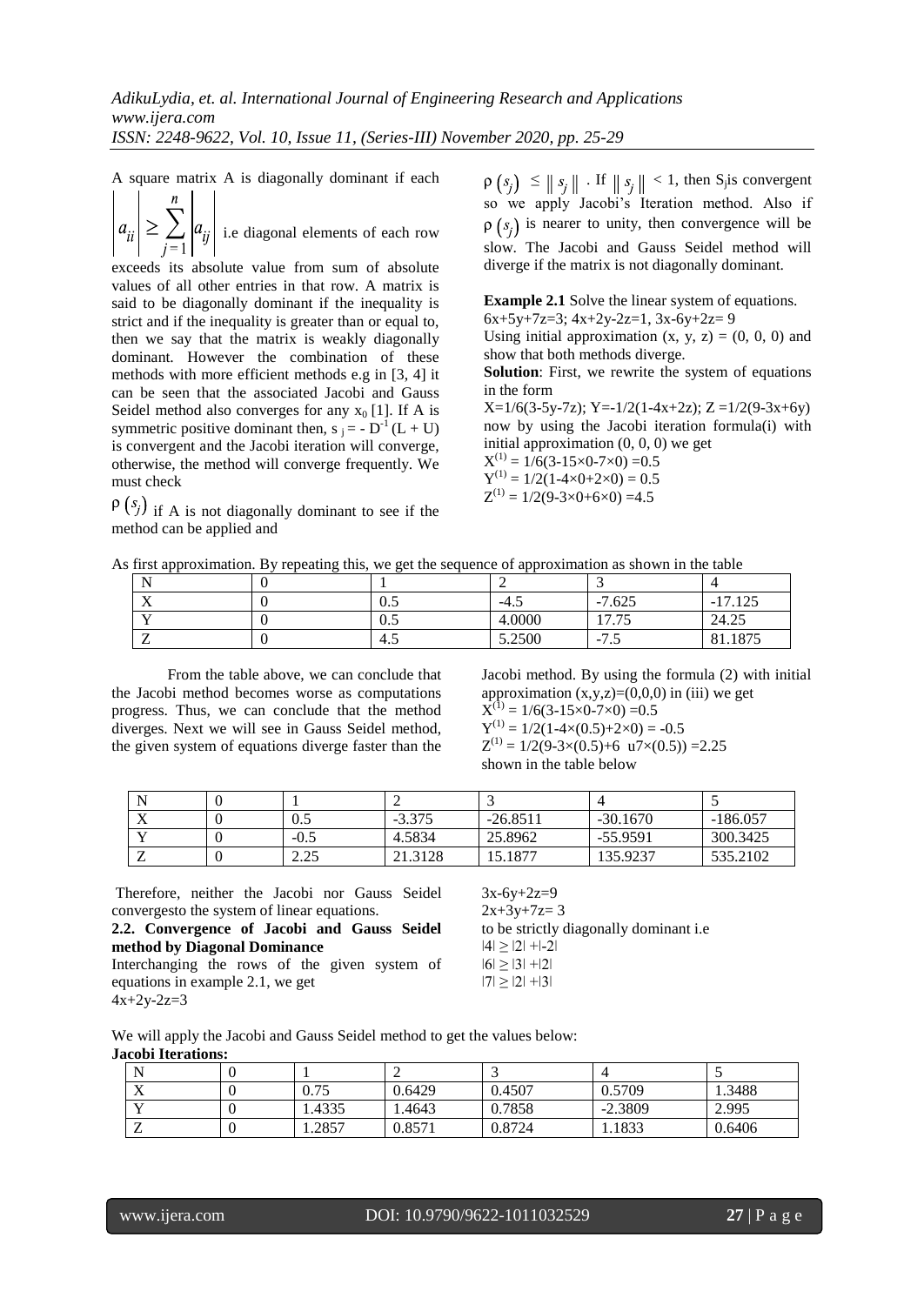| N                                    |           | ∼         |        |        |        |
|--------------------------------------|-----------|-----------|--------|--------|--------|
| $\overline{\mathbf{x}}$<br>$\Lambda$ | 0.75      | $-0.5607$ | 0.5185 | 0.6199 | 0.5667 |
| $\mathbf{v}$                         | 1.125     | .8125     | 1.5742 | 1.4015 | 0.8702 |
| $\overline{ }$                       | $-0.6964$ | 0.9023    | 0.5657 | 1.0349 | 0.6396 |

**Gauss Seidel iterations:**

Thus we can conclude that the exact solution is  $(x, y, z) = (1, 1, 1)$  because the error reduces in each proceeding iteration. Showing that strict diagonal dominance is a necessary condition for convergence of the Jacobi and Gauss Seidel methods. Evidently Gauss Seidel method converges faster than the Jacobi method, seeing that it achieves more convergence in lesser number of iterations.

#### **III. MEASUREMENT OF REDUCTION OF ERROR**

We consider the solution of linear system  $Ax = b$ , by the fixed point iteration. Such iteration schemes can all be based on approximate inverse. Implying that any matrix norm [2]. Corresponding to an approximate inverse C for A, we consider the iteration function

 $G(x) = Cb + (1 - CA)x$  $=$  x + C (b – A x) i.e,  $g(x) = x - c f(x)$  where  $f(x) = Ax - b$ . Also  $g(x)$ -  $g(y) = C b + (1 - CA) x [Cb + (1 - CA)y] =$  $(1 - CA)(x - y)$ . Consequently,  $||g(x) - g(y)|| \le ||(1 - CA)|| ||x - y||$ y  $\|\text{with } k = \| (1 - CA) \| < 1$ Therefore fixed point iteration  $x^{(m+1)} = x^m + C$  (b – A  $(x)$ ; m = 0, 1, 2, ...

Starting from any  $x^{(0)}$ , will converge to a unique solution with the error at each step reduces by at least a factor of  $k = || (1 - CA) ||$ 

**3.1 Article:**Suppose the matrix A is strictly row diagonally dominant

I.e 
$$
|a_{ij}| > \sum_{j=1}^{n} |a_{ij}|
$$
,  $j \neq I$ ; I = 1, 2, ....n.  
Let D = Diag  $(a_{11}, a_{22}, a_{33}, \dots, a_{nn})$  be the

diagonal of A.

Then 
$$
||1 - D^{-1}A||_{\infty} = \max_{i} \{ \sum_{j} |a_{ij}| / |a_{ii}\} \le 1.
$$

Approximate inverse of A, The corresponding scheme  $x^{(m+1)} = x^m + D^{-1}$  (b – A  $x^{(m)}$ ); m = 0, 1, 2, 3, …… is Jacobi iteration.

Formulas discussing Jacobi iteration as

$$
X_i^{(m)} = 1/a_{ii}[b_i - \sum_{j=i} a_{ij}x_j^{(k)}], I = 1, 2, 3, ....... Also
$$

Gauss Seidel iteration is defined as  $x^{(k+1)} = 1/a_{ii}$ [ b<sub>i</sub>-

$$
\sum_{j=i} a_{ij} x_i^{(k+1)} - \sum_{j\geq i} a_{ij} x_i^{(k+1)} \rbrack \square I
$$

For the linear System :

 $9x + y + z = 11$ ;  $x + 9y + z = 13$ :  $x + y + 9z = 11$ Iterations starting with  $x^{(0)} = 0$ , after applying both methods we get the values

|          | Jacobi Method   |                 | Gauss Seidel Method |        |        |  |
|----------|-----------------|-----------------|---------------------|--------|--------|--|
| М        | X               | z               | X                   |        | z      |  |
| $\Omega$ | 0               |                 | 0                   |        |        |  |
|          | 1.153<br>1.6423 | 1.167           | 1.2                 | 1.2    | 0.967  |  |
| 2        | 0.945<br>0.891  | 0.946           | 0.9567              | 1.033  | 1.0001 |  |
| 3        | 1.078           | 1.0788<br>1.067 | 0.976               | 1.0025 | 1.0003 |  |
| 4        | 0.9975 0.9873   | 0.986           |                     |        |        |  |
|          | 1.0034<br>1.003 | 1.0031          |                     |        |        |  |
| 6        | 0.975<br>0.9787 | 0.965           |                     |        |        |  |
|          |                 |                 |                     |        |        |  |

Then, we conclude that the sequence converges to the solution  $(x, y, z) = (1, 1, 1)$  of the system.

Now 
$$
|| 1 - D^{-1} A ||_{\infty} = \frac{\max_i}{\sum_{j \neq i} |a_{ij}| / |a_{ii}|} = \frac{\max_i}{\sum_{i=1}^{\max_i} |a_{ii}|}
$$

 $1/10 + 1/10 = 0.1999$ Expecting a solution in error by a factor of 0.1999 per step, seen in the table above.

# **IV. Conclusion**

This paper shows that the Jacobi Iteration method converges for any given matrix A, then Gauss Seidel method also converges, and it generally converges faster than the Jacobi method but is associated that the method is strictly diagonally dominant. If  $\vert S \vert \leq 1$ , then the iteration